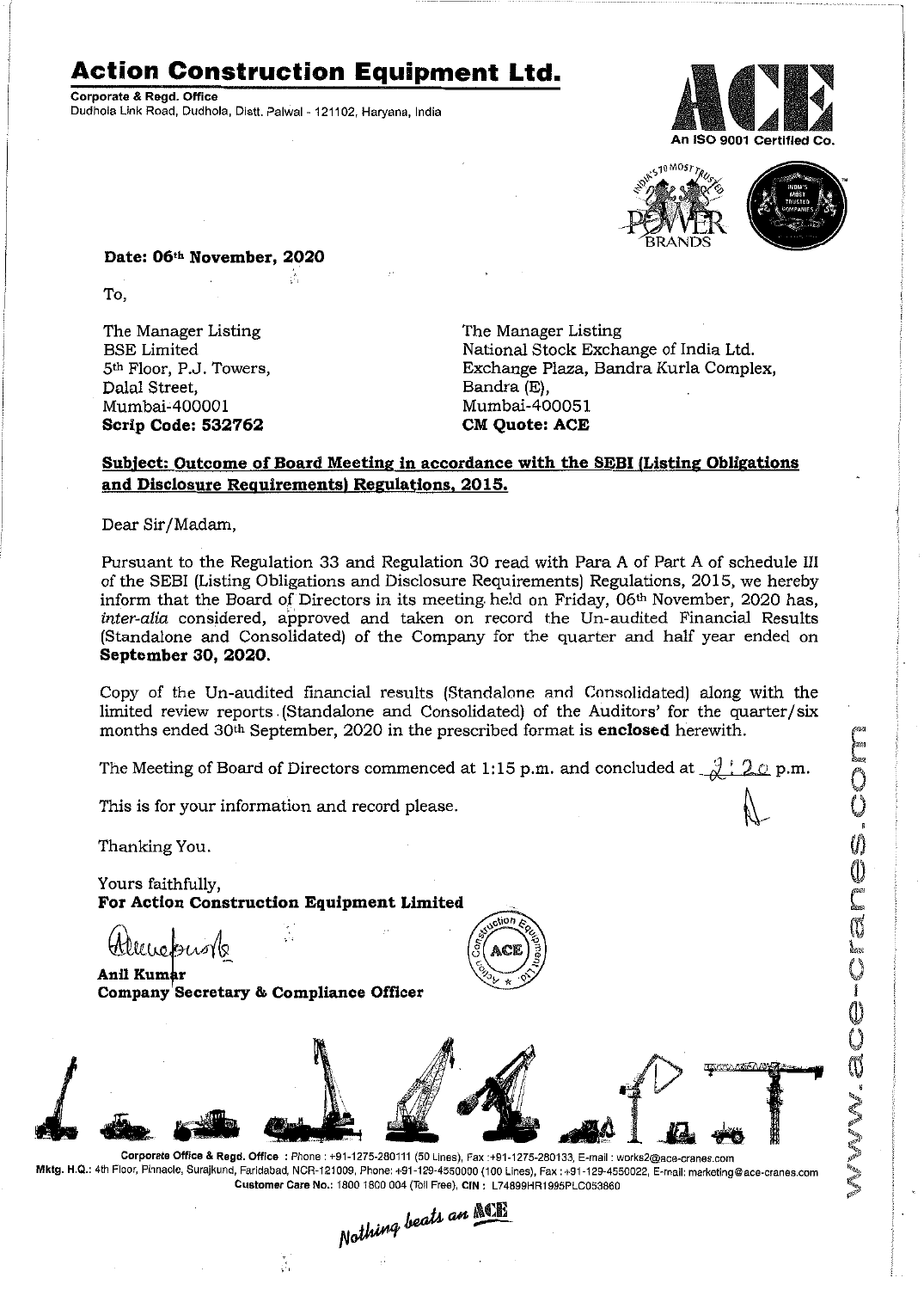| Ħ,<br>Ľ,                                                                                |                                                              | 12                                                                                         |                                             | E                                           |                                             | ä<br>$\bullet$                                              |                                  |                                                                              |                                                       |                                                                                                                                              | œ                          | N,                                                     |                                         |                                | ō                               | G            | ÷,                                                                                              | $\boldsymbol{\omega}$ |                    |                                                                                       |                                           |                   |                               |                                                                                      |                                | N                                          |                     |                    | پ                                     |                  | Š                       | à,                                                 |                   |                |                                                                                                                                                                                                                              |  |
|-----------------------------------------------------------------------------------------|--------------------------------------------------------------|--------------------------------------------------------------------------------------------|---------------------------------------------|---------------------------------------------|---------------------------------------------|-------------------------------------------------------------|----------------------------------|------------------------------------------------------------------------------|-------------------------------------------------------|----------------------------------------------------------------------------------------------------------------------------------------------|----------------------------|--------------------------------------------------------|-----------------------------------------|--------------------------------|---------------------------------|--------------|-------------------------------------------------------------------------------------------------|-----------------------|--------------------|---------------------------------------------------------------------------------------|-------------------------------------------|-------------------|-------------------------------|--------------------------------------------------------------------------------------|--------------------------------|--------------------------------------------|---------------------|--------------------|---------------------------------------|------------------|-------------------------|----------------------------------------------------|-------------------|----------------|------------------------------------------------------------------------------------------------------------------------------------------------------------------------------------------------------------------------------|--|
| Earnings per share (Face Value Rs 2/- each)<br>a) Basic (in Rs.)<br>b) Diluted (in Rs.) | Paid up Equity Share Capital<br>(Face Value Rs. 2/Per Share) | Total comprehensive income attributable to:<br>(a) Owners<br>(b) Non-Controlling Interests | (b) Non-Controlling Interests<br>(a) Owners | Other comprehensive income attributable to: | (a) Owners<br>(b) Non-Controlling Interests | Profit attributable to:<br>Total comprehensive income (7+8) | Total other comprehensive income | (d) Income tax relating to Items that will be reclassified to profit or loss | (c) Items that will be reclassified to profit or loss | (b)Income tax relating to Items that will not be reclassified to profit or loss<br>(a) liems that will not be reclassified to profit or loss | Other comprehensive income | Net Profit/(Loss) for the period from operations (5-6) | (b) Deferred Tax                        | Tax expense<br>(a) Current Tax | Profit/ (Loss) before Tax (3-4) |              | Profit/Loss) from operations before exceptional items and tax (1-2)<br><b>Exceptional items</b> |                       | Total expenses     | (g) Other expenses                                                                    | (f) Depreciation and amortisation expense | (e) Finance costs | (d) Employee benefits expense | (c) Changes in inventories of finished goods,<br>work-in-progress and stock-in-trade | (b) Purchase of stock-in-trade | Expenses<br>(a) Cost of materials consumed | <b>Total Income</b> | (b) Other Income   | Income<br>(a) Revenue from operations |                  |                         | Particulars                                        |                   |                |                                                                                                                                                                                                                              |  |
| 1.29<br>129                                                                             | 2,269.66                                                     | 1,459.32                                                                                   |                                             |                                             | 1,459.32                                    | 1,459.32                                                    |                                  |                                                                              |                                                       |                                                                                                                                              |                            | 1/59.32                                                | 29.42                                   | 415.94                         | 1,904.68                        |              | 1,904.68                                                                                        |                       | 25,104.04          | 1,558.37                                                                              | 23152                                     | <b>PT 8PC</b>     | 1,791.72                      | (1, 90.41)                                                                           | 267.86                         | 22,716.44                                  | 27,008.72           | 180.49             | 26,828.23                             | (Un-Audited)     | 30-Sep-20               |                                                    |                   |                | Ph.: 01275-280111 (50 lines), Fax: 01275-280133. E-mali. cs@ace-cranes.com, Web.: www.ace-cranes.com<br>Statement of Standalone and Consolidated Un-Audited Results for the Quarter and Six Months ended 30th September.2020 |  |
| 1.24<br>1.24                                                                            | 2,308.12                                                     | 1,433.23                                                                                   |                                             |                                             | 1,433.23                                    | 1,433.23                                                    |                                  |                                                                              |                                                       |                                                                                                                                              |                            | 1,433.23                                               | (136.74)                                | 261.06                         |                                 | 357.55       |                                                                                                 | <b>1,557.55</b>       | 25,429.89          | 2,130.69                                                                              | 306.09                                    | 336.19            | 2,095.90                      | (554.27)                                                                             | 385.78                         | 10,629.51                                  | 26,987.44           | 176.43             | 26,811.01                             | (Un-Andited)     | 90-Sep-19               | Quarter ended                                      |                   |                | Regd. Office: Dudhola Link Road, Dudhola, Distt. Palwal - 121102                                                                                                                                                             |  |
| (250)<br>(C37)                                                                          | 2,269.66                                                     | (22.65)                                                                                    | $\blacksquare$                              |                                             | (59'175)                                    | (22.65)                                                     |                                  |                                                                              |                                                       |                                                                                                                                              |                            | (53.55)                                                | em                                      |                                |                                 | (4.30.67)    |                                                                                                 | (430.67)              | 10,766.66          | 787.00                                                                                | 343.17                                    | 12.828            | 1,484.82                      | 88.86                                                                                | 3.47                           | 7,154.03                                   | 10,335.99           | 244.28             | LZ 160'01                             | Un Audited)      | 30-jun-20               |                                                    | <b>Standalone</b> |                | Action Construction Equipment Limited<br>CIN: L7489HR1995FLC053860                                                                                                                                                           |  |
| 0.91<br>0.91                                                                            | 2,269.66                                                     | 1,037.67                                                                                   | $\blacksquare$                              |                                             | 1,037.67                                    | 1,037.67                                                    |                                  |                                                                              |                                                       |                                                                                                                                              |                            | 1,037.67                                               | $rac{1}{\sqrt{2}}$                      | 415.94                         |                                 | 1474.01      |                                                                                                 | <b>1,474.01</b>       | 35,870.70          | 2,345.37                                                                              | 69769                                     | 676.85            | 3,276.54                      | (1,264.55)                                                                           | <b>Z71.33</b>                  | 29,870.4                                   | <b>S7,344.71</b>    | 424.77             | <b>PG1692</b>                         | Un-Audited       | 30 Sep-20               | Year to date figure for the<br>period ended        |                   |                |                                                                                                                                                                                                                              |  |
| 2.27                                                                                    | 2,308.12                                                     | 2,625.10                                                                                   |                                             |                                             | 2,625.10<br>l t                             | $\frac{2.625 \times 10}{25}$                                |                                  |                                                                              |                                                       |                                                                                                                                              |                            | 192.79)<br>2.625.10                                    |                                         | 66 I.64                        |                                 | 3.324<br>ไะ็ |                                                                                                 | 3,324.30              | 53,189.30          | $\begin{array}{r} (2.852.77) \\ 4.032.97 \\ 639.00 \\ 638.25 \\ 4.127.95 \end{array}$ |                                           |                   |                               |                                                                                      |                                | 45,162.52<br>1,471.33                      |                     |                    | 56.146.88<br>366.72<br>56.513.60      | (Un-Audited)     | 30-Sep-19               |                                                    |                   |                |                                                                                                                                                                                                                              |  |
| 4.58                                                                                    | 2,269.66                                                     | 5,249.90                                                                                   | (12.91)                                     |                                             | 5,263.81                                    | 5.249.90                                                    | $\frac{1}{2}$                    |                                                                              |                                                       | (17.79)<br>3.28                                                                                                                              |                            |                                                        | 1,693.25<br><u>1,87.36)</u><br>5,263.81 |                                |                                 | 0.618.9      |                                                                                                 | 02.618,9              | <b>TIPS 203.17</b> | <b>P6T978</b>                                                                         | 1,301.35                                  | 1,465.99          | 8,561.67                      | (3.149.64)                                                                           | 1,635.08                       | 90,936.78                                  |                     | 116,022.87         | 115,619.75                            | <u>(Audited)</u> | 31-Mar-20               | <b>Year</b> ended                                  |                   |                | Haryana, India                                                                                                                                                                                                               |  |
| $\frac{5}{12}$                                                                          | 2,269.66                                                     | 1,459.85<br>$\frac{6}{10}$                                                                 | $\overline{\mathbf{1}}$                     |                                             | 1,459.85<br>90'0                            | $\frac{1}{458}$                                             |                                  | $\blacksquare$                                                               |                                                       |                                                                                                                                              |                            | 1/459.91                                               | $\frac{3}{6}$                           | 415.94                         |                                 | 1,305.27     |                                                                                                 | 1,905.27              | 25,107.57          | 1,559.85                                                                              | 351.52                                    | <b>VS 89E</b>     | 1,793.71                      | $(1.930 \text{ ft})$                                                                 |                                | 98'197<br>05'91'22                         | <b>Z7,012.84</b>    | 180.49             | 26,832,35                             | Un Audited)      | 30 Sep-20               |                                                    |                   |                |                                                                                                                                                                                                                              |  |
| 1.24<br>1.24                                                                            |                                                              | $\frac{(0.21)}{2,308.12}$<br>1,431.69                                                      |                                             |                                             | 1,431.69<br>(0.21)                          | 1,431.48                                                    |                                  |                                                                              |                                                       |                                                                                                                                              |                            | 1,431.48                                               | (136.74)                                | 261.06                         |                                 | 1,555.80     |                                                                                                 | 1,555.80              | 25,432.86          | 2,131.89                                                                              | 306.09                                    | 336.19            | 2,097.63                      | (654.27)                                                                             |                                | 92.952<br>SSS-385.78                       | 26,988.66           | 176.43             | 26,812.23                             | (Un-Audited)     | 30 Sep-19               | Quarter ended                                      |                   |                |                                                                                                                                                                                                                              |  |
| (0.38)<br>(0.38)                                                                        |                                                              | $\begin{array}{r}\n(428.95) \\ (0.85) \\ 2,269.66\n\end{array}$                            | $\blacksquare$                              |                                             | $\frac{(28.9)}{(285)}$                      | <u>(129.80)</u>                                             |                                  |                                                                              |                                                       |                                                                                                                                              |                            | (08, 80)                                               | $\frac{6.022}{2}$                       |                                |                                 | (438.82)     |                                                                                                 | (438.82)              | 0.779.99           | 343.17<br>798.25                                                                      |                                           | 328.31            | 1,486.77                      | 665.86                                                                               | 3.47                           | 7,154.16                                   | 10,341.17           | 244.28             | <b>10,096.89</b>                      | Un-Audited)      | $\alpha$ -unf- $\alpha$ |                                                    | Consolidated      |                |                                                                                                                                                                                                                              |  |
| 0.91<br>0.91                                                                            |                                                              | $\frac{(0.79)}{2,269.66}$<br>06°080'T                                                      | $\mathbf{I}$                                |                                             | 06'080'L<br>$\frac{6}{20}$                  | <b>TIGGTT</b>                                               |                                  |                                                                              |                                                       |                                                                                                                                              |                            | 1.030.11                                               | 00.40                                   | 415.94                         |                                 | 1,466.45     |                                                                                                 | 1,466.45              | 35,887.56          | 2,358.10                                                                              | 69169                                     | 676.85            | 3,280.48                      | (1,264.55)                                                                           | 271.33                         | 29,870.66                                  | 37.354.01           |                    | 36,929.24<br>PC 628.36                | (Un-Audited)     | $30-5p-20$              | Year to date figure for the<br><b>Period</b> ended |                   |                |                                                                                                                                                                                                                              |  |
| 227<br>227                                                                              |                                                              | 2,615.12<br>$\frac{(1.20)}{2,308.12}$                                                      | $\cdot$                                     |                                             | 2,615.12<br>$\overline{w}$ ij               | 2,613.92                                                    |                                  |                                                                              |                                                       |                                                                                                                                              |                            | 2613.92                                                | 62.26                                   | 66'162                         |                                 | 3,313.12     |                                                                                                 | 3,313.12              | 53,203,26          | 4,134.84                                                                              | 608.25                                    | 00'669            | 4,038.40                      | (2, 852, 72)                                                                         |                                | 1,471.33                                   | 56,516.38           | 366.72             | 99 GFL99                              | (Un-Audited)     | <b>30-Sep-19</b>        |                                                    |                   |                |                                                                                                                                                                                                                              |  |
| 457                                                                                     |                                                              | 5,234.93<br>$\frac{(1.79)}{2,269.66}$                                                      | (13.91)                                     |                                             | 5,248.84<br>$\overline{u}$                  |                                                             | $\frac{(13.91)}{2.233.14}$       |                                                                              |                                                       | (17.19)<br>3.28                                                                                                                              |                            | $-247.05$                                              | 92.36                                   | 1,693.25                       |                                 | 6,802.94     |                                                                                                 | 6,802.94              | 109,234.91         | 8,474.94                                                                              | 1,301.35                                  | 1,465.99          | (3,149.64)<br>8,569.33        |                                                                                      | 1,635.08                       | 96,937.86                                  | 116,037.85          | $\frac{414.89}{2}$ | 115,622.96                            | (Audited)        | 31-Mar-20               | Year ended                                         |                   | (Rs. In Lakhs) |                                                                                                                                                                                                                              |  |

for Action Corstruction Equipment Limited  $\mathcal{L}$ <br>command dispersive computer  $\mathcal{L}$ β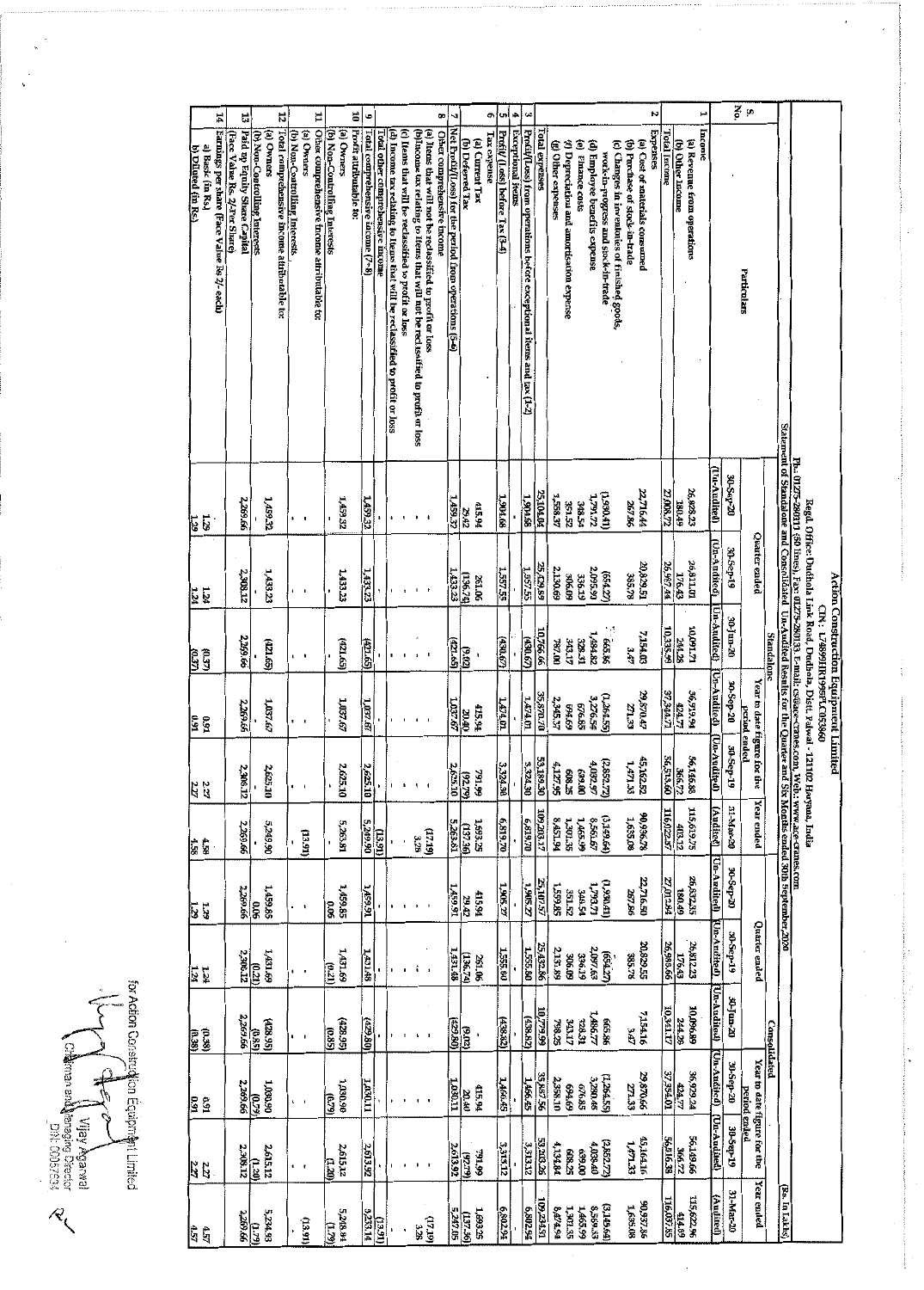| ֧֦֧֢֦֧֦֧֦֧֦֖֖֚֚֚֚֬֝֝֬<br>֧֚֚֚֝ |                          |
|--------------------------------|--------------------------|
|                                |                          |
|                                | $\sqrt{2}$               |
|                                |                          |
|                                |                          |
|                                | $\overline{\phantom{a}}$ |
|                                |                          |
|                                |                          |
|                                |                          |
|                                |                          |

# Action Construction Equipment Limited<br>Regd.office: During Limit Read, During, Dat. Patwa - 121402 Haryana, India<br>mode: During Limit Read, During, Dat. Patwa - 121402 Haryana, India

|           |                                      |                   |                      |                           |            | 4.                  |                      |                      |                   |                                  |                           |            | ω              |                             |                                    |               |              |                          |                    |                      |                           |           | N                      |                                        |                            |                               |                          |                   |                      |                           |                       |                 |                        |           |              |                             |              |                                                                                                                |                                                                                                      |
|-----------|--------------------------------------|-------------------|----------------------|---------------------------|------------|---------------------|----------------------|----------------------|-------------------|----------------------------------|---------------------------|------------|----------------|-----------------------------|------------------------------------|---------------|--------------|--------------------------|--------------------|----------------------|---------------------------|-----------|------------------------|----------------------------------------|----------------------------|-------------------------------|--------------------------|-------------------|----------------------|---------------------------|-----------------------|-----------------|------------------------|-----------|--------------|-----------------------------|--------------|----------------------------------------------------------------------------------------------------------------|------------------------------------------------------------------------------------------------------|
|           | E) Unallocated                       | D) Agri Equipment | C) Material Handling | B) Construction Equipment | A) Cranes  | Segment Liabilities | Total Segment Assets | E) Unallocated       | D) Agri Equipment | C) Material Handling             | B) Construction Equipment | A) Cranes  | Segment Assets | Total Profit before Tax     | Less-Other Unallocable Excenditure | Less Interest | <b>Lotal</b> | E) Subsidiaries Business | D) Agri Equipment  | C) Material Handling | B) Construction Equipment | A) Cranes | <b>Segment Results</b> | Gross Revenue / Income from Operations | Less-Inter Segment Revenue | Total Revenue trom operations | E) Subsidiaries Business | D) Agri Equipment | C) Material Handling | B) Construction Equipment | A) Cranes             | Segment Revenue |                        |           | Particulars  |                             |              |                                                                                                                |                                                                                                      |
| 88,850.28 | 58,006.01                            | 5,542.83          | 1,712.63             | 2,708.27                  | 20,880.54  |                     | 88,850.28            | 8,381.87             | 6,185.10          | 2,261.53                         | 9,703.55                  | 62,318.23  |                | 83.408,                     | 239.12                             | 348.54        | 2,492.34     |                          | 09625              | 349.72               | 39.98                     | 1,523.04  |                        | 26,828.23                              |                            | 26,828.23                     |                          | 4,465.48          | 2,646.00             | 3,077.95                  | 16,638.80             |                 | Un-Audited)            | 30-Sep-20 |              |                             |              |                                                                                                                |                                                                                                      |
| 86,575.04 | 57 976.04                            | 4,810.37          | 798.70               | 2,068.85                  | 20,921.08  |                     | 86,575.04            | 7818.22              | 6,133.10          | 2,358.23                         | 8,932.69                  | 61,332.80  |                | 397.55                      | 354.21                             | 336.19        | 2,247.95     |                          | (335.27)           | 255.73               | (19.611)                  | 2447.10   |                        | 26,811.01                              |                            | 26,811.01                     |                          | 2,880.69          | 2,006.63             | 1,986.56                  | 19,937.13             |                 | (Un-Audited)           | 30-Sep-19 |              | Quarter ended               |              |                                                                                                                |                                                                                                      |
| 86,583.68 | 59,949.84                            | 5,050.18          | 843.75               | 3,556.95                  | 17, 182.96 |                     | 86,583.68            | 7,892.69             | 4,798.44          | 2,319.57                         | 9,267.39                  | 62, 305.59 |                | (430.67)                    | 200,13                             | 328.31        | ZZ'26        |                          | 226.79             | 23.87                | 25.92                     | (205.81)  |                        | 10,091.71                              |                            | 10,091.71                     |                          | 2,548.23          | 770.41               | 1,796.26                  | 4,976.81              |                 | (Un-Audited)           | 30-Jun-20 |              |                             |              | SEGMENT WISE REVENUE, RESULTS, ASSETS AND LIABILITES, FOR THE QUARTER AND SIX MONTHS ENDED 30TH SEPTEMBER 2020 |                                                                                                      |
| 88,850.28 | 58,006.01                            | 5,542.83          | 1,712.63             | 2,708.27                  | 20,880.54  |                     | 88,850.28            | 8,381.87             | 6,185.10          | 2,261.53                         | 9,703.55                  | 62,318.23  |                | 1474.01                     | 439.25                             | 676.85        | 2,590.11     |                          | 806.39             | 373.59               | 06'76                     | 1,317.23  |                        | 36,919.94                              |                            | 36,919.94                     |                          | 7,013.71          | 3,416.41             | 4,874.21                  | 21,615.61             |                 | (Un-Audited)           | 30-Sep-20 |              | Year to date figure for the | Standalone   |                                                                                                                | Ph.: 01275-280111 (50 lines), Fax: 01275-280133. E-mail: cs@ace-cranes.com, Web.: www.ace-cranes.com |
| 86,575.04 | 57 976.04                            | 4,810.37          | 798.70               | 2,068.85                  | 20,921.08  |                     | 86,575.04            | 7.818.22             | 6,133.10          | 2,358.23                         | 8,932.69                  | 61,332.80  |                | 3,324.30                    | 701.82                             | 00689         | 4,665.12     |                          | (615.10)           | 495.59               | (26.47)                   | 4.811.10  |                        | 56,146.88                              |                            | 56,146.88                     |                          | 6,251.72          | 4 336.43             | 4 073.99                  | 41 484.74             |                 | <b>Un-Audited</b>      | 30-Sep-19 | period ended |                             |              |                                                                                                                |                                                                                                      |
|           | <b>S3,976.03</b><br><b>SS,119.61</b> | 4,816.20          | 1,510.51             | 084.90                    | 29,431.97  |                     | 95,119.61            |                      |                   | 2,866.78<br>5,803.82<br>8,809.68 | 10,198.24                 | 67,441.09  |                | $\frac{1,415,43}{5,819.70}$ |                                    | 1,465.99      | 9,701.12     |                          | <u>تو</u><br>11.45 | ထု<br>10.11          | 1.65                      | 3,294.81  |                        | 115,619.75                             |                            | 115,61<br>$\frac{2}{3}$       |                          | 14,327.61         | 8,358.18             | 10,065.31                 | 82,868.65             |                 | 31-Mar-20<br>(Audited) |           |              | Year ended                  |              |                                                                                                                |                                                                                                      |
| 89,091.26 | 66.246.99                            | 5,542.83          | 1,712.63             | 2,708.27                  | 20,880.54  |                     | 89,091.26            | 8,622.85             | 6,185.10          | 2,261.53                         | 9,703.55                  | 62,318.23  |                | 1,908.27                    | 239.12                             | 348.54        | 2,492.93     | 690                      | 09'629             | 349.72               | 39.98                     | 1,523.04  |                        | 26,832.35                              |                            | 26,832.35                     | 4.12                     | 4,465.48          | 2,646.00             |                           | 16,638.80<br>3,077.95 |                 | (Un-Audited)           | 30 Sep-20 |              |                             |              |                                                                                                                |                                                                                                      |
| 86,820.25 | 58,221,25                            | 4,810.37          | 798.70               | 2,068.85                  | 20,921.08  |                     | 86,820.25            | 8,063,43             | 6,133.10          | 2,358.23                         | 8,932.69                  | 61,332.80  |                | 1555.80                     | 354.21                             | 336.19        | 2,246.20     | $\frac{1}{2}$            | (335.27)           | 255.73               | (18.61)                   | 2,447.10  |                        | 26,812.23                              |                            | 26,812.23                     | 1.22                     | 2,880.69          | 2,006.63             | 1,986.56                  | 19,937.13             |                 | (Un-Audited)           | 30 Sep-19 |              | Quarter ended               |              |                                                                                                                |                                                                                                      |
| 86,823.22 | 60,189.38                            | 5,050.18          | 843.75               | $17,182.96$<br>3,556.95   |            |                     | 86,823.22            | 8,132.23             | 4,798.44          | 2,319.57                         | 9,267.39                  | 62,305.59  |                | (438.82)                    | 200.13                             | 328.31        | $rac{6}{86}$ |                          | 97.85.79           | 23.87                | 52.92                     | (305.81)  |                        | 10,096.89                              |                            | 10,096.89                     | 5.18                     | 2,548.23          | 770.41               | 1,796.26                  | 4,976.81              |                 | Un Audited)            | 30-Jun-20 |              |                             | Consolidated |                                                                                                                |                                                                                                      |
| 89,091.26 | 58,246.99                            | 5,542.83          | 1,712.63             | 2,708.27                  | 20,880.54  |                     | 89,091.26            | 8,622.85             | 6,185.10          | 2,261.53                         | 9,703.55                  | 62,318.23  |                | 1,466.45                    | 439.25                             | 676.85        | 2,582.55     | <b>R.SO</b>              | 806.39             | 373.59               | 05'76                     | 1,317.23  |                        | 36,929.24                              |                            | 36,929.24                     | 02.90                    | 7,013.71          | 3,416.41             | 4,874.21                  | 21,615.61             |                 | Un-Audited)            | 30-Sep-20 | period ended | Year to date figure for the |              |                                                                                                                |                                                                                                      |
| 86,820.25 | 58,221.25                            | 4,810.37          | 798.70               | 2,068.85                  | 80.126.02  |                     | 86,820.25            | 8,063.43             | 6,133.10          | 2,358.23                         | 8,932.69                  | 61,332.80  |                | 3, 313.12                   | 701.82                             | 00'629        | 4,653.94     | (11.18)                  | (615, 10)          | 495.59               | (26.47)                   | 4,811.10  |                        | 56,149.66                              |                            | 56,149.66                     | 2.78                     | 6,251.72          | 4,336.43             | 4,073.99                  | 41,484.74             |                 | Un-Audited)            | 30-Sep-19 |              |                             |              |                                                                                                                |                                                                                                      |
|           | 54,216.35                            | 4,816.20          | 1,510.51             | 5,384.90                  | 29.431.97  |                     | 95,359.93            | 5,803.82<br>9,050.00 |                   | 2,866.78                         | 10,198.24                 | 67 441.09  |                | 6,802.94                    | 1415.43                            | 1,465.99      | 9,684.36     | (16.76)                  | (411.45)           | 816.11               | 591                       | 8.294.81  |                        | 115,622.96                             |                            | 115,622.96                    | 3.21                     | 14,327.61         | 8,358.13             | 10,065.31                 | 82,868.65             |                 | (Audited)              | 31-Mar-20 |              | Year ended                  |              | (Rs. In Lakhs)                                                                                                 |                                                                                                      |

for Addon Corstruction Equipm てんみ Alaph **bni Limited** २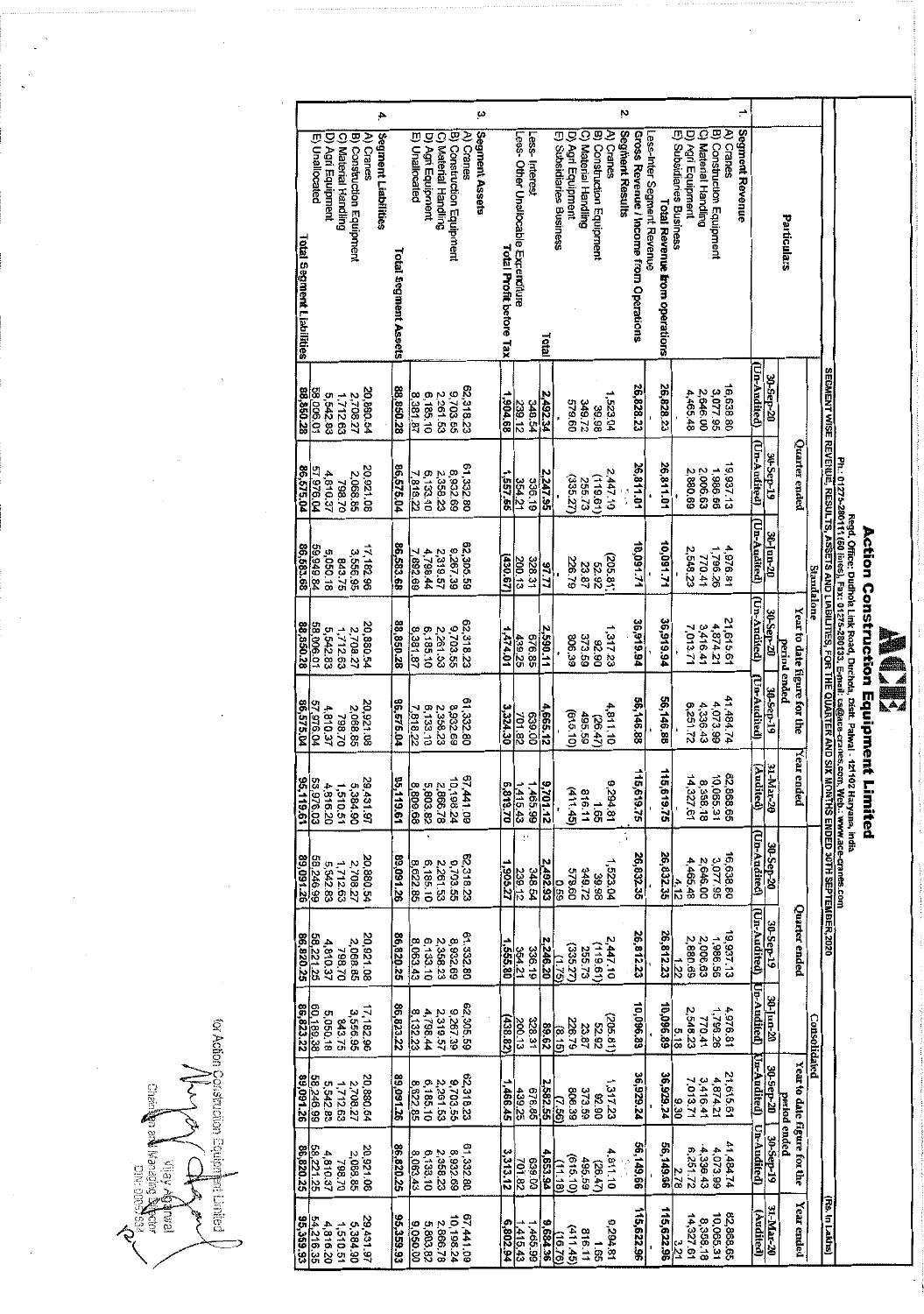# **ACTION CONSTRUCTION EQUIPMENT LIMITED**<br>Statement of Assets and Liabilities (30.09.2020)

|                   | Jealennent Of Assets and Liabilities (JU.UJ.ZUZU)        |              | <b>Standalone</b> |              |              | <b>Consolidated</b> |              |
|-------------------|----------------------------------------------------------|--------------|-------------------|--------------|--------------|---------------------|--------------|
| <b>ANNER</b>      |                                                          |              |                   |              |              |                     |              |
| SI. No.           | <b>Particulars</b>                                       | As at        | As at             | As at        | As at        | As at               | As at        |
|                   |                                                          | Sep 30, 2020 | Sep 30, 2019      | Mar 31, 2020 | Sep 30, 2020 | Sep 30, 2019        | Mar 31, 2020 |
|                   |                                                          |              |                   |              |              |                     |              |
|                   |                                                          | (Un-Audited) | (Un-Audited)      | (Audited)    | (Un-Audited) | (Un-Audited)        | (Audited)    |
| А                 | ASSETS                                                   |              |                   |              |              |                     |              |
| 1                 | <b>Non-Current assets</b>                                |              |                   |              |              |                     |              |
| (a)               | Property, Plant and equipment                            | 39,202.73    | 38,398.90         | 39,168.53    | 39.926.21    | 39.013.32           | 39.892.01    |
| (b)               | Capital work-in-progress                                 | 2,199.55     | 1,341.92          | 1,821.02     | 2,313.66     | 1,456.03            | 1,935.13     |
| (c)               | <b>Investment Properties</b>                             | 1,210.61     | 1,234.22          | 1,222.43     | 1,210.61     | 1,234.22            | 1,222.43     |
| (d)               | intangible assets                                        | 75.49        | 59.95             | 91.17        | 75.56        | 60.02               | 91.24        |
| (e)               | <b>Financial Assets</b>                                  |              |                   |              |              |                     |              |
|                   | Investments                                              | 1,405.43     | 2.423.82          | 2,796.52     | 755.37       | 1,880.92            | 2 146.60     |
|                   | Other financial assets                                   | 195.97       | 484.92            | 144.18       | 196.75       | 485.70              | 144.96       |
| (f)               | Other non-current assets                                 | 1,298.67     | 1,298.67          | 1,298.67     | 1,298.67     | 1.298.67            | 1,298.67     |
| (g)               | Non-current tax assets (Net)                             | 14.30        | 14.30             | 14.30        | 14.30        | 14.30               | 14.30        |
|                   | <b>Total Non-Current assets</b>                          | 46,602.75    | 45,256.70         | 46,556.82    | 45,791.13    | 45,443.18           | 46,745.34    |
| $\overline{2}$    | <b>Current assets</b>                                    |              |                   |              |              |                     |              |
| (a)               | Inventories                                              | 22,608.77    | 23,878.21         | 27,025.88    | 22,645.51    | 23,919.39           | 27.068.56    |
| (b)               | <b>Financial Assets</b>                                  |              |                   |              |              |                     |              |
|                   | Investments                                              | 2,253.98     | 468.18            | 647.40       | 2,253.98     | 468.18              | 647.40       |
|                   | Trade receivables                                        | 12,761.08    | 11,562.60         | 14,725.61    | 12,768.37    | 11,577.80           | 14,732.70    |
|                   | Cash and cash equivalents                                | 382.20       | 335.05            | 337.47       | 390.63       | 336.23              | 339.00       |
|                   | Bank balances other than Cash and cash equivalents above | 621.26       | 267.65            | 587.95       | 621.26       | 267.65              | 587.95       |
|                   | Other Current financial assets                           | 261.18       | 381.01            | 230.47       | 261.18       | 381.01              | 230.47       |
| (c)               | Other current assets                                     | 3,905.72     | 4,212.31          | 4,794.68     | 3,905.86     | 4,213.48            | 4,795.18     |
| (d)               | Current tax Assets (Net)<br><b>Total Current assets</b>  | 453.34       | 213.33            | 213.33       | 453.34       | 213.33              | 213.33       |
|                   |                                                          | 43,247.53    | 41,318.34         | 48,562.79    | 43,300.13    | 41,377.07           | 48,614.59    |
|                   | TOTAL ASSETS                                             | 88,850.28    | 86,575.04         | 95,119.61    | 89,091.26    | 86,820.25           | 95,359.93    |
| B                 | <b>EQUITY AND LIABILITIES</b>                            |              |                   |              |              |                     |              |
| $\mathbf{1}$      | Equity                                                   |              |                   |              |              |                     |              |
| (a)               | Equity share capital                                     | 2,269.66     | 2,308.12          | 2,269.66     | 2,269.66     | 2,308.12            | 2,269.66     |
| (b)               | <b>Other Equity</b>                                      | 43,022.45    | 42,254.52         | 41,984.78    | 43,021.06    | 42,281.00           | 41,994.21    |
|                   | Equity attributable to the owners of Action Construction | 45,292.11    | 44,562.64         | 44,254.44    | 45,290.72    | 44,589.12           | 44,263.87    |
|                   | <b>Equpment Limited</b>                                  |              |                   |              |              |                     |              |
| $\left( c\right)$ | Non-Controlling Interests                                |              |                   |              | 29.41        | 27.80               | 30.21        |
|                   | <b>Total Equity</b>                                      | 45,292.11    | 44,562.64         | 44,254.44    | 45,320.13    | 44,618.92           | 44,294.08    |
| $\mathbf{2}$      | <b>Non-Current liabilities</b><br>ś.                     | $\cdot$      |                   |              |              |                     |              |
| (a)               | <b>Financial Liabilities</b>                             |              |                   |              |              |                     |              |
|                   | Borrowings                                               | 2.764.29     | 3,316.26          | 2.946.21     | 2,764.29     | 3,316.26            | 2,946.21     |
| (b)               | Provisions                                               | 318.08       | 252.65            | 347.58       | 318.08       | 252.65              | 347.58       |
| (c)               | Deferred tax liabilities (Net)                           | 1,438.86     | 1,466.31          | 1,418.46     | 1,438.86     | 1,466.31            | 1,418.46     |
|                   | <b>Total Non-Current liabilities</b>                     | 4,521.23     | 5,035.22          | 4,712.25     | 4,521.23     | 5,035.22            | 4,712.25     |
| 3                 | <b>Current liabilities</b>                               |              |                   |              |              |                     |              |
| (a)               | <b>Financial Liabilities</b>                             |              |                   |              |              |                     |              |
|                   | Borrowings                                               | 7,504.85     | 7,728.36          | 4,466.86     | 7,504.85     | 7,728.36            | 4,466.86     |
|                   | I rade payables                                          | 21,929.23    | 20,988.76         | 32,046.26    | 21 935.76    | 20,993.57           | 32,049.95    |
|                   | Other Current financial liabilities                      | 7,053.42     | 5,998.05          | 7.085.90     | 7,250.60     | 6.179.88            | 7,274.38     |
| (b)               | Other current liabilities                                | 2,321.73     | 2,014.61          | 2.313.93     | 2.330.98     | 2,018.90            | 2,322.44     |
| (c)               | Provisions                                               | 134.62       | 164.29            | 134.62       | 134.62       | 164.29              | 134.62       |
| (d)               | Current tax liabilities (Net)                            | 93.09        | 83.11             | 105,35       | 93.09        | 83.11               | 105.35       |
|                   | <b>Total Current liabilities</b>                         | 39,036.94    | 36,977.18         | 46,152.92    | 39,249.90    | 37,168.11           | 46,353.60    |
|                   | <b>TOTAL LIABILITIES</b>                                 | 88,850.28    | 86,575.04         | 95,119.61    | 89,091.26    | 86,820.25           | 95,359.93    |

 $\label{eq:2} \frac{1}{2} \sum_{i=1}^n \frac{1}{2} \sum_{j=1}^n \frac{1}{2} \sum_{j=1}^n \frac{1}{2} \sum_{j=1}^n \frac{1}{2} \sum_{j=1}^n \frac{1}{2} \sum_{j=1}^n \frac{1}{2} \sum_{j=1}^n \frac{1}{2} \sum_{j=1}^n \frac{1}{2} \sum_{j=1}^n \frac{1}{2} \sum_{j=1}^n \frac{1}{2} \sum_{j=1}^n \frac{1}{2} \sum_{j=1}^n \frac{1}{2} \sum_{j=1}^n \frac{1}{$ 

 $\cdot$ 

for Action Construction Equipment Limited q Ċ l f U Chairn My Vijay Agarwal<br>Chairn My Monagin Director<br>DIN: 00057634

 $\mathcal{Z}$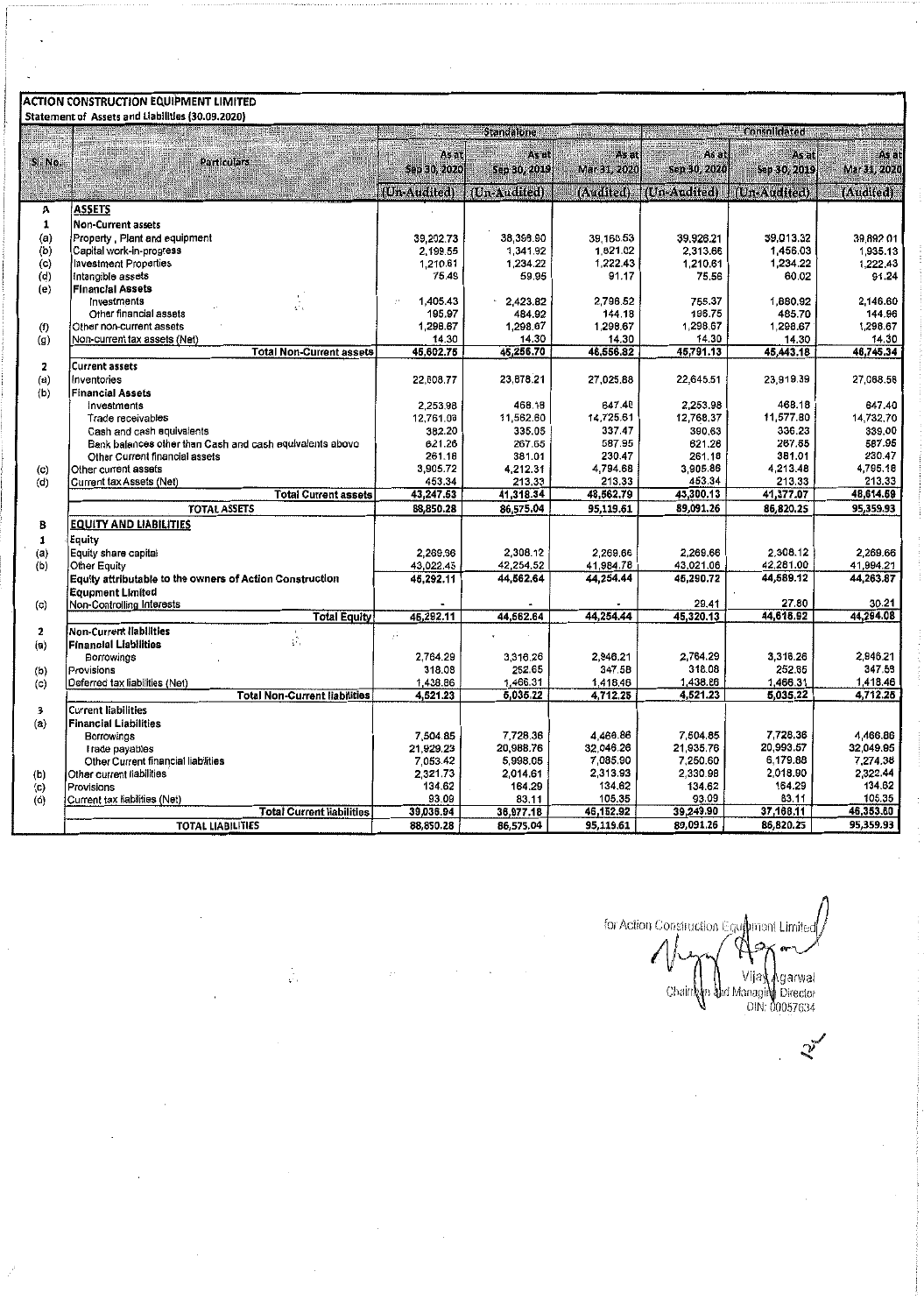| <b>Action Construction Equipment Limited</b>                                                                                       |                                              |                              |                                                     |                                            |
|------------------------------------------------------------------------------------------------------------------------------------|----------------------------------------------|------------------------------|-----------------------------------------------------|--------------------------------------------|
| Statement of Cash Flow for the half year ended September 30, 2020                                                                  |                                              |                              |                                                     |                                            |
| (All amounts in < Lakhs, unless otherwise stated)                                                                                  | <b>Standalone</b>                            |                              | Consolidated                                        |                                            |
| <b>Particulars</b><br><b>INDERNA</b><br><b>TIME COULD BE A 1999</b>                                                                | Half Year ended<br><b>September 30, 2020</b> | Year ended<br>March 31, 2020 | <b>Half Year ended</b><br><b>September 30, 2020</b> | <b>Year ended</b><br><b>March 31, 2020</b> |
| Cash flow from operating activities                                                                                                |                                              |                              |                                                     |                                            |
|                                                                                                                                    |                                              |                              |                                                     |                                            |
| Profit before tax<br><b>Adjustments for</b>                                                                                        | 1,474.01                                     | 6,819.70                     | 1,466.45                                            | 6,802.94                                   |
| Depreciation and amortisation expense                                                                                              | 694 69                                       | 1,301.35                     | 694.69                                              | 1,301,35                                   |
| Gain on disposal of property, plant and equipment                                                                                  |                                              | (105.80)                     |                                                     | (105.80)                                   |
| Loss on disposal of property, plant and equipment                                                                                  | 11.60                                        | 50.34                        | 11.60                                               | 50.34                                      |
| Gain on modification of lease                                                                                                      | (2,58)                                       | $\sim$                       | (2.58)                                              |                                            |
| Unrealised foreign exchange fluctuation                                                                                            | (34.26)                                      | 98.58                        | (38.30)                                             | 90.08                                      |
| Interest income                                                                                                                    | (25.22)                                      | (67.94)                      | [25, 22]                                            | (67.94)                                    |
| (Gain)/loss on Investments carried at fair value through profit or loss (net)                                                      | (257.97)                                     | 35.37                        | [257.97]                                            | 35,37                                      |
| Rental income classified as investing cash flows                                                                                   | (26.15)                                      | (93.05)                      | (26.15)                                             | (93.05)                                    |
| l'inance costs                                                                                                                     | 573.63                                       | 1,457.07                     | 673.63                                              | 1,457.07                                   |
| Finance charges of lease liabilities<br>Bad Debts Written off                                                                      | 3.22                                         | 8.92                         | 3.22                                                | 8.92                                       |
| Provision for doubtful receivable & advances                                                                                       | 21.27<br>200.00                              | 200.33<br>165,09             | 21.27<br>200.00                                     | 200.33<br>165.09                           |
|                                                                                                                                    |                                              |                              |                                                     |                                            |
| Change in operating assets and liabilities                                                                                         |                                              |                              |                                                     |                                            |
| (Increase)/Decrease in trade receivables                                                                                           | 1,961.80                                     | (620.31)                     | 1961.60                                             | (614.55)                                   |
| (increase)/Decrease in inventories                                                                                                 | 4,417.11                                     | (5,779.79)                   | 4,423,05                                            | (5,779.79)                                 |
| (Increase)/Decrease in other financial assets                                                                                      | (2.66)                                       | (6.14)                       | (2.66)                                              | (6.14)                                     |
| (Increase)/Decrease in other current assets                                                                                        | 688,96                                       | (53.51)                      | 689.32                                              | (53.27)                                    |
| increase/(Decrease) in trade payables                                                                                              | (10, 117, 02)                                | 3,813.79                     | (10, 114.19)                                        | 3,815.48                                   |
| Increase/(Decrease) in provisions                                                                                                  | (29.50)                                      | 51.74                        | (29.50)                                             | 51.74                                      |
| Increase/(Decrease) In other financial liabilities                                                                                 | (116.65)                                     | (880.01)                     | (107.95)                                            | (866.38)                                   |
| Increase/(Decrease) in other current liabilities                                                                                   | 7.81                                         | 39.94                        | 8,54                                                | 46.12                                      |
| Cash generated from operations                                                                                                     | (457.91)                                     | 6,435.67                     | (451.15)                                            | 6,437.91                                   |
| Income taxes paid                                                                                                                  | (668.21)                                     | (1,640.28)                   | (668.21)                                            | (1,640.28)                                 |
| Net cash inflow/(outflow) from operating activities                                                                                | (4)126.12)                                   | 4,795.39                     | (1.119.36)                                          | 4,797.63                                   |
| Cash flows from investing activities                                                                                               |                                              |                              |                                                     |                                            |
| Purchase of property, plant and equipment                                                                                          | (762, 30)                                    | (8,546.11)                   | (762.30)                                            | (8,655.17)                                 |
| Purchase of Intangible assets                                                                                                      | (1.04)                                       | (70.34)                      | (1.04)                                              | (70.34)                                    |
| Capital advances and Capital work in progress                                                                                      | (378.53)                                     | 4,448.00                     | 1378.53                                             | 4,448.00                                   |
| Sale /(Purchase) of investments                                                                                                    | (215.49)                                     | 1,607.96                     | (215.35)                                            | 1,715.14                                   |
| Proceeds from disposal of property, plant & equipment and investment Property                                                      | 30.27                                        | 450.29                       | 30.17                                               | 450.29                                     |
| Fixed deposit having maturity more than 3 months<br>Interest Income                                                                | (113.16)                                     | 26.22                        | (113.16)                                            | 26.22                                      |
|                                                                                                                                    | 25,22                                        | 67.94                        | 25.22                                               | 67.94                                      |
| Gain/ (loss) on investments carried at fair value through profit or loss (net)<br>Rental income classified as investing cash flows | 257.97<br>26.15                              | (35.37)<br>93.05             | 257.97<br>26.15                                     | (35.37)<br>93.05                           |
| Net cash inflow/(outflow) from investing activities                                                                                | (1, 131, 01)                                 | (1,958.36)                   | (1, 130.87)                                         | (1,960.24)                                 |
|                                                                                                                                    |                                              |                              |                                                     |                                            |
| Cash flows from financing activities                                                                                               |                                              |                              |                                                     |                                            |
| Net proceeds from non- current borrowings                                                                                          | (53.34)                                      | (928.48)                     | $(-3.64)$                                           | (928.48)                                   |
| Net Proceeds from current borrowings<br>Payment of lease liabilities                                                               | 3,053,71                                     | 4,406.39                     | 3,053.71                                            | 4,406.39                                   |
| Redemption of Preference Shares                                                                                                    | (21.16)                                      | (36.48)<br>(604.39)          | (21, 16)                                            | (36.48)<br>(604.39)                        |
| Interest paid                                                                                                                      | (673.63)                                     | (1, 457.07)                  | (673.63)                                            | (1.457.07)                                 |
| Finance charges of lease liabilities paid                                                                                          | (3.22)                                       | (8.92)                       | (3.22)                                              | (8.92)                                     |
| Dividend and Tax thereon                                                                                                           |                                              | (1.380.32)                   |                                                     | (1,380.32)                                 |
| <b>Buy-back of Equity Shares</b>                                                                                                   |                                              | (3.334.02)                   |                                                     | (3,334.02)                                 |
| Net cash inflow/(outflow) from financing activities                                                                                | 2,301.86                                     | (3,343.29)                   | 2,301.86<br>in Strander                             | (3,343.29)                                 |
| Net increase/(decrease) in cash and cash equivalents                                                                               | 44.73                                        | (506.26)                     | 51.63                                               | (505.90)                                   |
| Cash and cash equivalents at the beginning of the period                                                                           | 337.47                                       | 843.73                       | 339.00                                              | 844.90                                     |
| Cash and cash equivalents at end of the period                                                                                     | 382.20                                       | 337.47                       | 390.63                                              | 339.00                                     |

Ţ

 $\frac{1}{\sqrt{2}}$ 

for Action Construction Equipment Limited ł Chaveland May Agarwal

 $\mathcal{C}$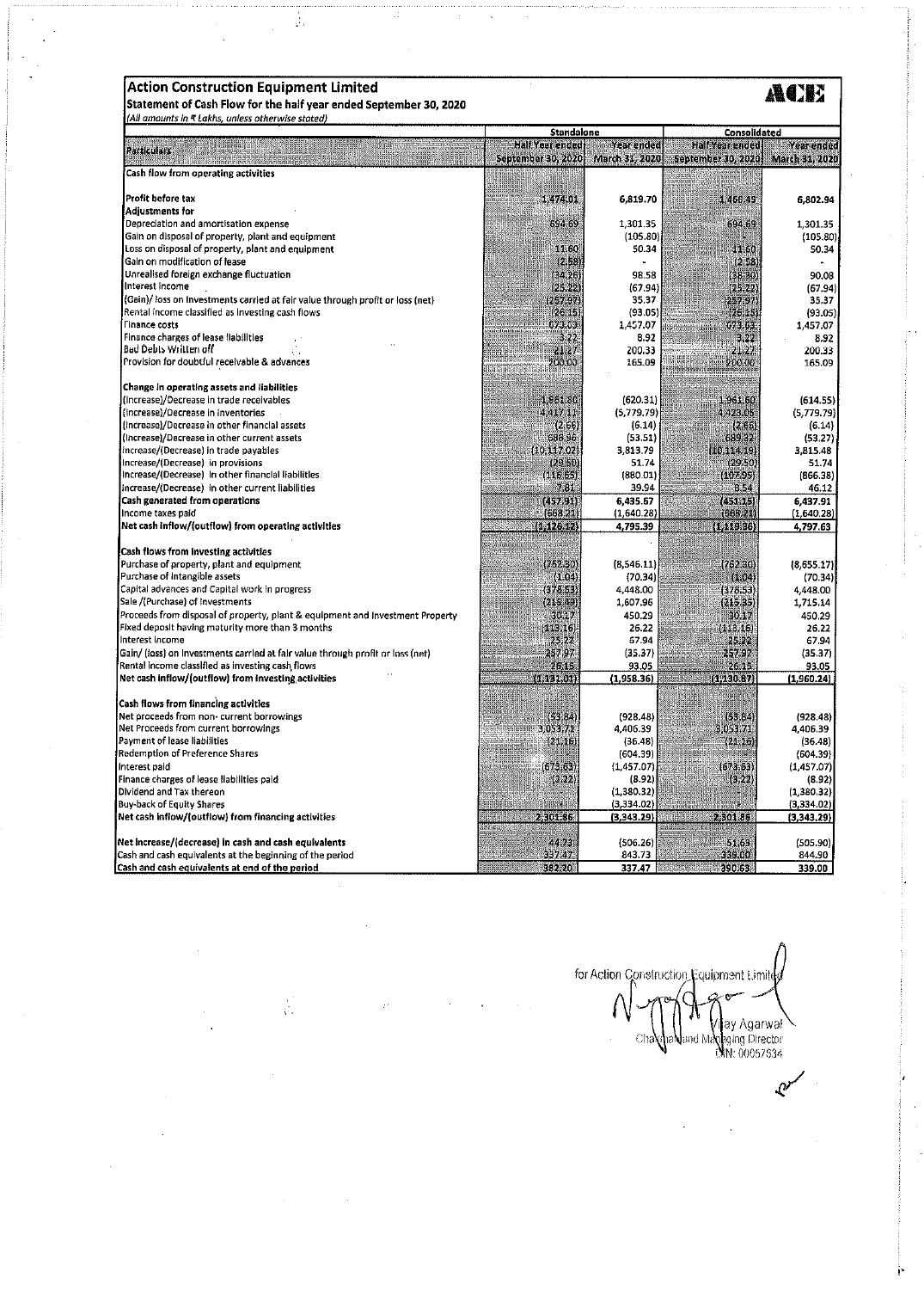### **Notes:**

- **1.** The above standalone and consolidated financial results for the quarter and half year ended September 30, 2020 have been reviewed by Audit Committee and approved by the' 'Board of Directors of the Company at their meetings held on November 06, 2020.
- **2.** Limited Review as required under the Regulation 33 of SEBI (Listing Obligations and Disclosures Requirements) Regulations, 2015 submitted with the Stock Exchanges has been carried out by the Statutory Auditors.
- **3.** The above financial results are available on the company's website www.acecranes.com and also on the web site of NSE (www.nseindia.com) and BSE (www.bseindia.com)
- **4.** In reference to listing of commercial paper (CP) by the Company at NSE, disclosures pursuant to SEBI Circular SEBI/HO/DDHS/DDHS/CIR/P/2019/115 dated October 22, 2019 (framework for listing of Commercial paper), BSE Circulars LIST/COMP/50/2020-21 dated September 16, 2020 and Regulations 52(4)of SEBI LODR Regulation 2015 for the period ended as on 30.09.2020, are given herein below:
	- **(a)** Credit rating and change in credit- rating (Commercial paper) (if any): **ICRAA1+ (Disclosure related to Credit rating is also uploaded on website of the Company as well as website of Stock Exchanges).**
	- **(b)** Asset cover available, in case of non-convertible debt securities: **NA**
	- **(c)** Debt-equity ratio: **0.25 times**
	- **(d)** Previous due date for the payment of interest/dividend for non-convertible redeemable preference shares/repayment of principal of non-convertible preference shares/non-convertible debt securities and whether the same has been paid or not: **NA**
	- **(e)** Next due date for the payment of interest/ dividend of non-convertible preference shares /principal along with the amount of interest/ dividend of non-convertible preference shares payable and the redemption amount: **NA**
	- **(f)** Debt servicecoverageratio: **1.62 times**
	- **(g)** Interest servicecoverageratio: **3.18 times**
	- **(h)** Outstanding redeemable preference shares (quantity and value):**NIL**
	- **(i)** Capital redemption reserve:**Rs.3098.73 Lakhs**
	- *W* Networth; **Rs. 45292.11 Lakhs**

 $\frac{1}{\sqrt{2}}$ 

- **(k)** Net profit after tax; **Rs. 1037.67 Lakhs**
- **(1)** Earnings per share: **Rs. 0.91 per share**
- **(m)** Detailed data regarding previous due dates for repayment of principal of CPs/NCDs/NCRPS along with the payments of interest/dividend for NCDs/ NCRPS and whether the same has been paid or not, while submitting half yearly/ annual financial statements to the Exchange-**Annexure-A.**

for Action Construction Jaquidment Limite Vijay Agarwal Chairman and Managing Director DIN: 00057634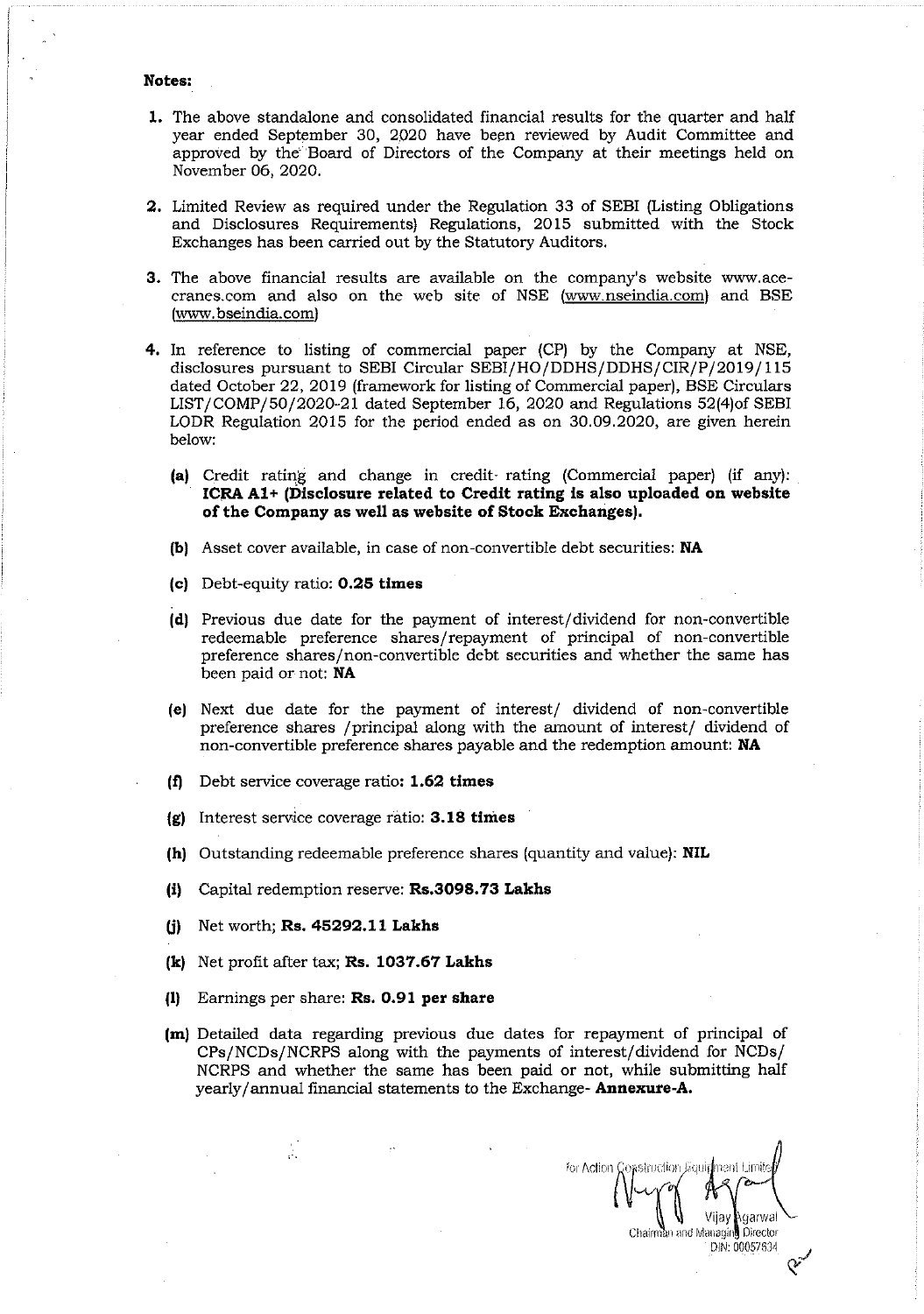(n) Disclose information for all outstanding ISINs about previous due date for the payment of interest/ dividend for non-convertible redeemable preference shares/ repayment of principal of non-convertible preference shares *[non*convertible debt securities/Commercial Papers and whether the same has been paid or not. Further, if the issuer has paid any amounts in the current reporting period, which was due in the previous reporting periods, the same shall also be disclosed along with the financial results- **Annexure-A.** 

### **Annexure-A**

Details of CP issued in last 15 months along with Due date

 $\frac{1}{2}$ 

 $\frac{2}{4\pi}$ 

 $\frac{1}{\sqrt{2}}$ 

| <b>ISIN</b>  | <b>Issue Date</b> | <b>Amount</b>       | <b>Maturity</b><br>Date | <b>Payment Status</b><br>as on<br>30.09.2020 |
|--------------|-------------------|---------------------|-------------------------|----------------------------------------------|
| INE731H14226 | 10.07.2019        | 25.00 Crs           | 27.09.2019              | Paid on due date                             |
| INE731H14234 | 04.10.2019        | 15.00 Crs           | 02.01.2020              | Paid on due date                             |
| INE731H14242 | 10.10.2019        | 10.00 Crs           | 08.01.2020              | Paid on due date                             |
| INE731H14259 | 15.01.2020        | 20.00 Crs           | 24.03.2020              | Paid on due date                             |
| INE731H14267 | 16.04.2020        | 15.00 Crs           | 15.07.2020              | Paid on due date                             |
| INE731H14275 | 23.04.2020        | 10.00 Crs           | 22.07.2020              | Paid on due date                             |
| INE731H14283 | 28.07.2020        | 15.00 Crs           | 30.09.2020              | Paid on due date                             |
| INE731H14291 | 12.08.2020        | $10.00 \text{ Crs}$ | 10.11.2020              | Outstanding as<br>on 30.09.2020              |

for Action Construction Equipment United Vijay Aga**ix**al Chairman and Managing Director DIN: 00057634

 $\sim$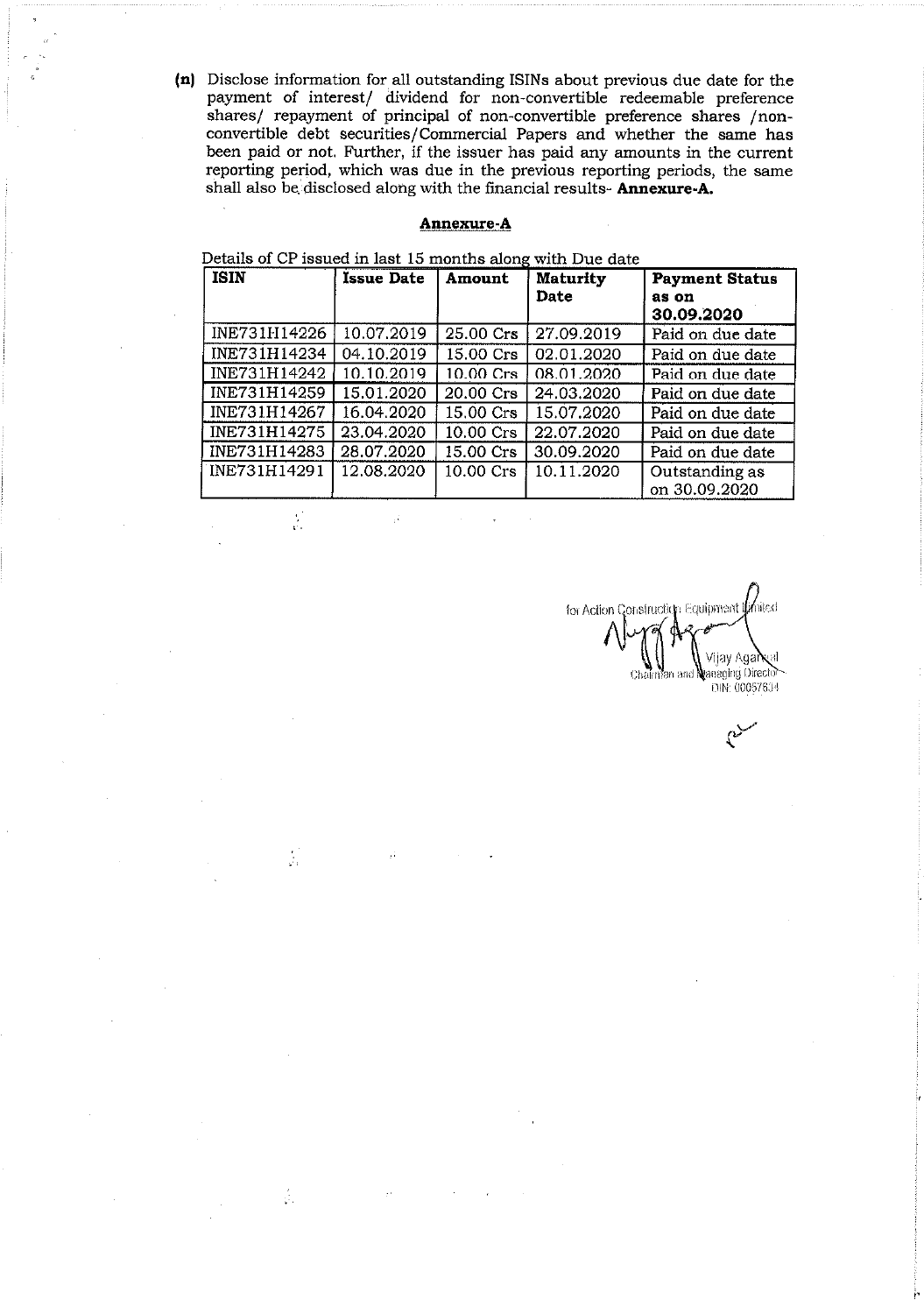

l'

### INDEPENDENT AUDITOR'S REVIEW REPORT ON UNAUDITED STANDALONE QUARTERLY AND YEAR TO DATE FINANCIAL RESULTS OF ACTION CONSTRUCTION EQUIPMENT LIMITED PURSUANT TO THE REGULATION 33 OF THE SEBI (LISTING OBLIGATIONS AND DISCLOSURE REQUIREMENTS) REGULATIONS. 2015

### To THE BOARD OF DIRECTORS OF ACTION CONSTRUCTION EQUIPMENT LIMITED

- 1. We have reviewed the accompanying statement of Standalone unaudited financial results ('the Statement') of Action Construction Equipment Limited ('the Company') for the quarter ended September 30, 2020 and year to date results for the period from April 01, 2020 to September 30. 2020, being submitted by the Company pursuant to the requirements of Regulation 33 of the SEBI (Listing Obligations and Disclosure Requirements) Regulations, 2015 (as amended), including relevant circulars issued by the Securities and Exchange Board of India ('SEBI') from time to time.The preparation of the Statementin accordance with the recognition and measurementprinciples laid down in Indian Accounting Standard 34 "Interim Financial Reporting" (Ind AS 34) as prescribed under section 133 of the Companies Act, 2013 read with the relevant Rules issued thereunder and other accounting principles generally accepted in India is the responsibility of the Company's management and has been approved by the Board of Directors of the Company. Our responsibility is to issue a report on the Statement based on our review.
- 2. We conducted our review of the Statement in accordance with the Standard on Review Engagements (SRE) 2410 "Review of Interim Financial Information Performed by the Independent Auditor of the Entity", issued by the Institute of Chartered Accountants of India. This standard requires that we plan and perform the review to obtain moderate assurance as to whether the financial statements are free of material misstatement. A review is limited primarily to inquiries of company personnel and analytical procedures applied to financial data and thus provides less assurance than an audit. We have not performed an audit and accordingly, we do not express an audit opinion.
- 3. Based on our review conducted as above, nothing has come to our attention that causes us to believe that the accompanying statement of unaudited financial results prepared in accordance with applicable accounting standards and other recognized accounting practices and policies has not disclosed the information required to be disclosed in terms of Regulation 33 of the SEBI (Listing Obligations and Disclosure Requirements) Regulations, 2015 including the manner in which it is to be disclosed, or that it contains any material misstatement.

For BRAN & ASSOCIATES **Chartered Accountants** Firm Registration No. - 014544N Culeti Faridabac Ravi Gulati<sup>2</sup> (Partner) Membership Number- 090672 UDIN:20090672AAAABS9883

Place: Faridabad Date: November 06, 2020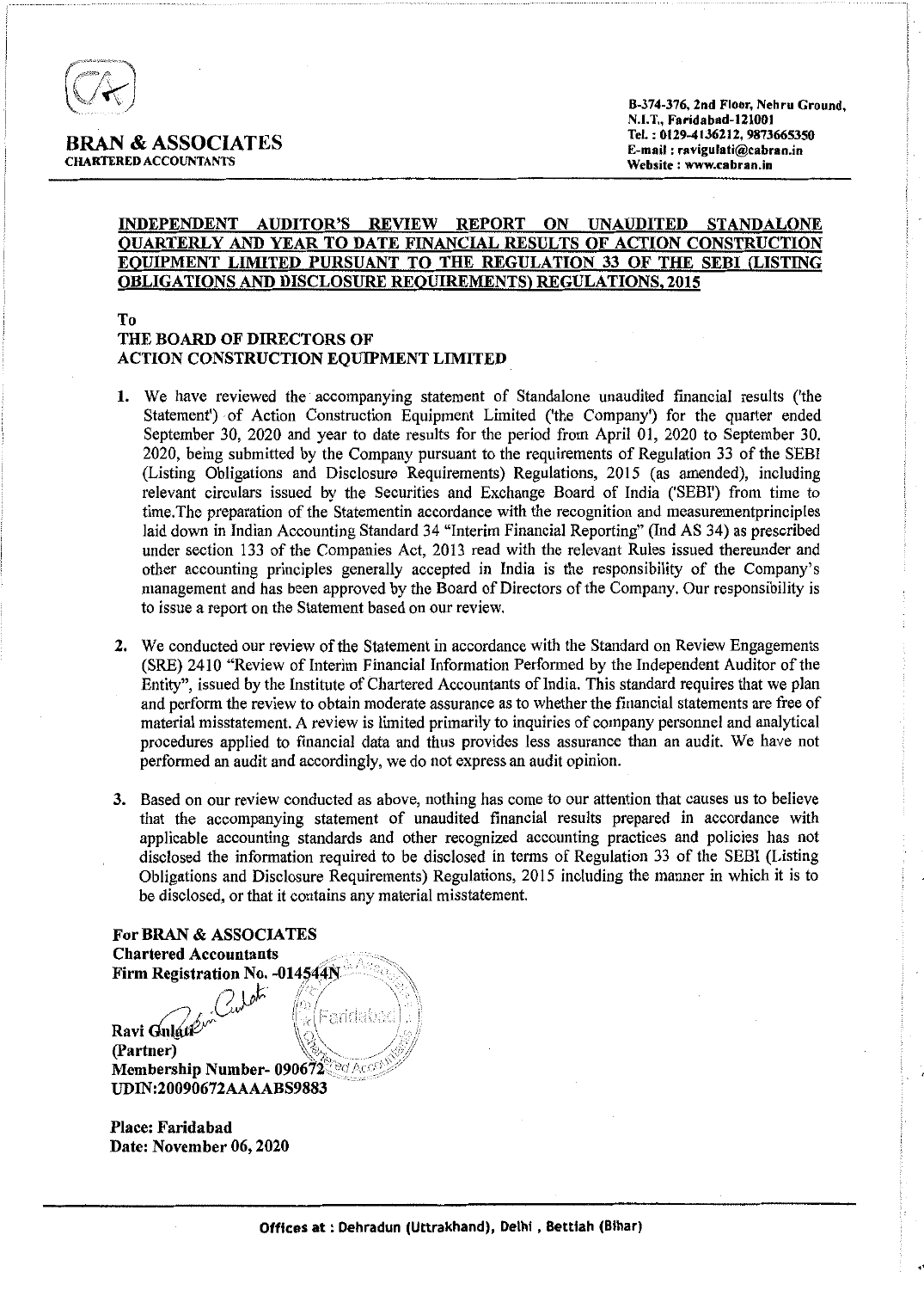

|<br>|<br>|<br>|<br>|<br>|

"

### INDEPENDENT AUDITOR'S REVIEW REPORT ON UNAUDITED CONSOLIDATED QUARTERLY AND YEAR TO DATE FINANCIAL RESULTS OF ACTION CONSTRUCTION EQUIPMENT LIMITED PURSUANT TO THE REGULATION 33 OF THE SEBI (LISTING OBLIGATIONS AND DISCLOSURE REQUIREMENTS) REGULATIONS, 2015

### TO THE BOARD OF DIRECTORS OF ACTION CONSTRUCTION EQUIPMENT LIMITED

- 1. We have reviewed the accompanying statement of unaudited consolidated financial results ('the Statement') of Action Construction Equipment Limited ('the Holding Company') and its subsidiary/ies (the Holding Company and its subsidiary/ies together referred to as 'the Group') for the quarter ended September 30, 2020 and year to date results for the period from April 01, 2020 to September 30. 2020, being submitted by the Holding Company pursuant to the requirements of Regulation 33 of the SEBI (Listing Obligations and Disclosure Requirements) Regulations, 2015 (as amended), including relevant circulars issued by the Securities and Exchange Board of India ('SEBI') fromtime to time.
- 2. This Statement, which is the responsibility of the Holding Company's management and approved by the Holding Company's Board of Directors, has been prepared in accordance with the recognition and measurement principles laid down in Indian Accounting Standard 34, Interim Financial Reporting ('Ind AS 34'), prescribed under section 133 of the Companies Act, 2013 ('the Act'), read with relevant rules issued thereunder and other accounting principles generally accepted in India. Our responsibility : is to express a conclusion on the Statement based on our review.
- 3. We conducted our review of the Statement in accordance with the Standard on Review Engagements (SRE) 2410, Review of Interim Financial Information Performed by the Independent Auditor of the Entity, issued by the Institute of Chartered Accountants of India. A review of interim financial information consists of making inquiries, primarily of persons responsible for financial and accounting matters and applying analytical and other review procedures. A review is substantially less in scope than an audit conducted in accordance with the Standards on Auditing specified under section 143(10) of the Act, and consequently, does not enable us to obtain assurance that we would become aware of all significant matters that might be identified in an audit. Accordingly, we do not express an audit opinion.

We also performed procedures in accordance with the SEBI Circular CIR/CFD/CMD1/44/2019 dated March 29, 2019 issued by the SEBI under Regulation 33 (8) of the SEBI (Listing Obligations and Disclosure Requirements) Regulations, 2015 (as amended), to the extent applicable.

4. Based on our review conducted and procedures performed as stated in paragraph 3 abovenothing has come to our attention that causes us to believe that the accompanying Statement, prepared in accordance with recognition and measurement principles laid down in Ind AS 34, prescribed under Section 133 of the Act, the SEBI Circular(s) and other accounting principles generally accepted in India, has not disclosed the information required to be disclosed in accordance with the requirements of Regulation 33 of the SEBI (Listing Obligations and Disclosure Requirements) Regulations, 2015 (as amended), including the manner in which it is to be disclosed, or that it contains any material misstatement.  $miss$  tatement.  $\sqrt{N}$ <sup>3, Ass</sup>



Page 1 of 2